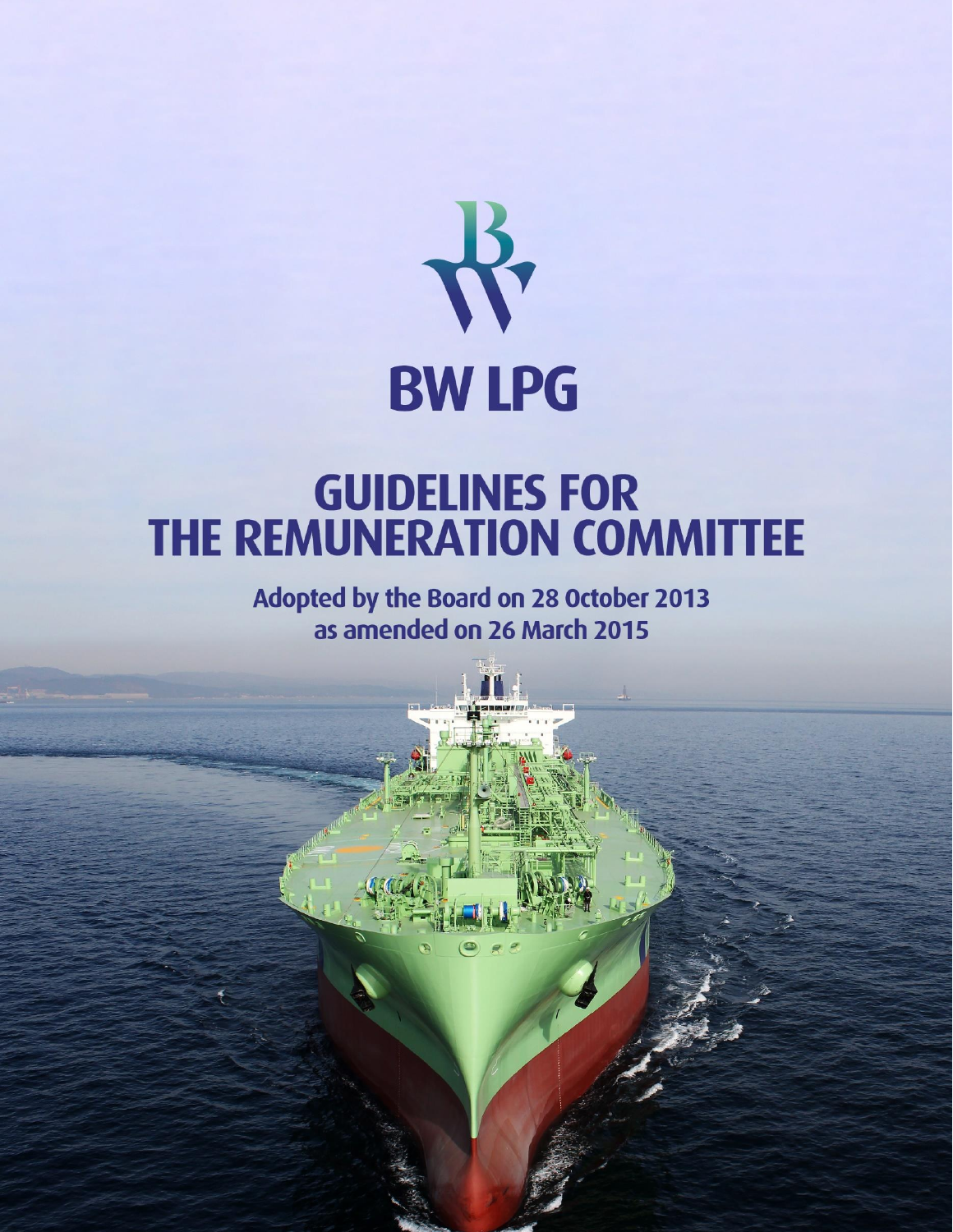

### **1. Purpose**

These guidelines for the remuneration committee ("**Remuneration Committee**") of the board of directors of BW LPG Limited (the "**Company**") shall apply to the Company and its subsidiaries (collectively, the "**Group**").

### **2. Composition and Independence**

The Remuneration Committee shall consist of at least two members of the Board of Directors, and the Remuneration Committee members shall be appointed to the committee by the Board of Directors. The members of the Remuneration Committee shall be independent of the executive personnel of the Group.

The Board of Directors shall appoint one member of the Remuneration Committee as chairperson of the Remuneration Committee.

## **3. General Functions, Authority and Role**

The Remuneration Committee is appointed by the board of directors of the Company (the "Board of Directors") to assist the Board of Directors in fulfilling its responsibilities by making recommendations and otherwise preparing the basis for decisions of the Board of Directors in relation to:

- Executive Remuneration, including recommendation of the Guidelines for the remuneration of the Executive Management; proposals on fixed and performance based remuneration levels for the CEO; and proposals on assessment or Corporate Targets and achievement.
- Recruitment Policies, Career Planning and Management Development programs for the organisation as a whole and specific plans for Executive Management.
- Other matters relating to material employment issues in respect of the executive personnel, including the benefits strategy of the Company.
- Succession Planning and any other specific remuneration or employment matters as directed by the Board of Directors.
- The Committee's guidelines, to be reviewed at least on an annual basis.

The Remuneration Committee shall have the authority to review any matter of the Group within the committee's scope of responsibilities. In discharging its responsibilities under these guidelines, the Remuneration Committee shall have full access to the records and personnel of the Group, and shall have the opportunity to seek advice and recommendations from sources outside of the Group, if the committee deems that necessary.

# **4. Responsibilities**

The Remuneration Committee's primary responsibilities in providing assistance and facilitating the decision making in the Board of Directors include:

- Conducting a formal evaluation of the executive personnel annually, including considering achievement against pre-established performance objectives The evaluation should consider;
	- o Impact on business performance
	- o Ability to select and develop the right people for the management team
	- o Scope of influence on outcomes
	- o Fulfillment of shareholders' expectations
	- o Vision and strategy for the Company's future
	- o Succession plan